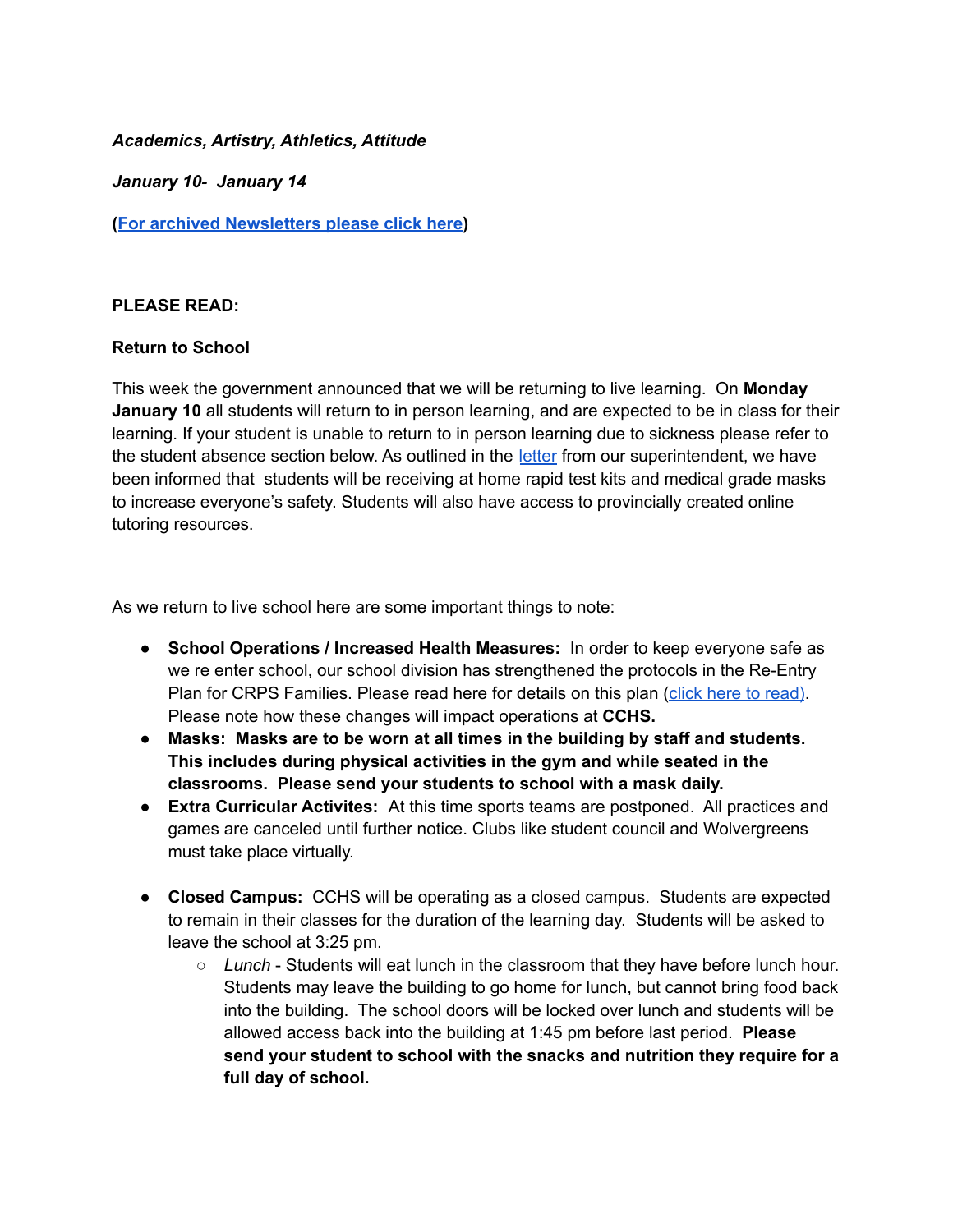- *Students with Spare Blocks* Students with spares are expected to work in the Learning Commons or should exit the building.
- Students are not allowed to congregate in public spaces in the school (Eg. Wolverine Den). Students are not permitted to utilize the student lounge at this time.
- **Music: After school band classes have been suspended this week until further notice.**
- **Foods Classes:** Students cannot eat food that they have made in Foods class at school. It must be taken home.
- **Alignment Classes:** Students will continue to travel between schools at this time.
- **Health Measures:** We continue to ask that people use the AHS daily [checklist](https://open.alberta.ca/dataset/56c020ed-1782-4c6c-bfdd-5af36754471f/resource/58957831-a4ab-45ff-9a8e-3c6af7c1622e/download/covid-19-information-alberta-health-daily-checklist-2021-08.pdf) to determine if they should come to school. *Anyone that reports COVID-19 symptoms is directed by AHS to stay home, seek health care advice as appropriate and fill out the AHS Online [Self-Assessment](https://myhealth.alberta.ca/Journey/COVID-19/Pages/COVID-Self-Assessment.aspx) tool.*
- **Student Absence from School:**
	- To support both student and staff safety, please contact the school if your child is going to absent for sickness.
- Teachers have worked to make Learning Management Systems (Google Classroom/Moodle) comprehensive so that students are able to complete learning tasks when they are required to stay at home from school. Students are expected to contact classroom teachers to determine what work is to be completed while away from school.

# **Exams**

The provincial government has announced that there will be no diploma exams in January. This means that marks for students taking grade 12 courses will be entirely based on their school based class marks. **As a result of this decision and the holiday extension, we have canceled our exam week at the end of semester 1. Instead we will continue regular classes based on the following schedule:**

- Monday January 10 Friday January 28, 2022 Regular class schedule
- Monday January 31, 2022 First day of Semester 2 classes.

Please note that individual classes may have summative final assessments that will be scheduled during regular class times. Students are encouraged to develop study plans with their classroom teacher to successfully wrap up their current courses.

# **The Week Ahead**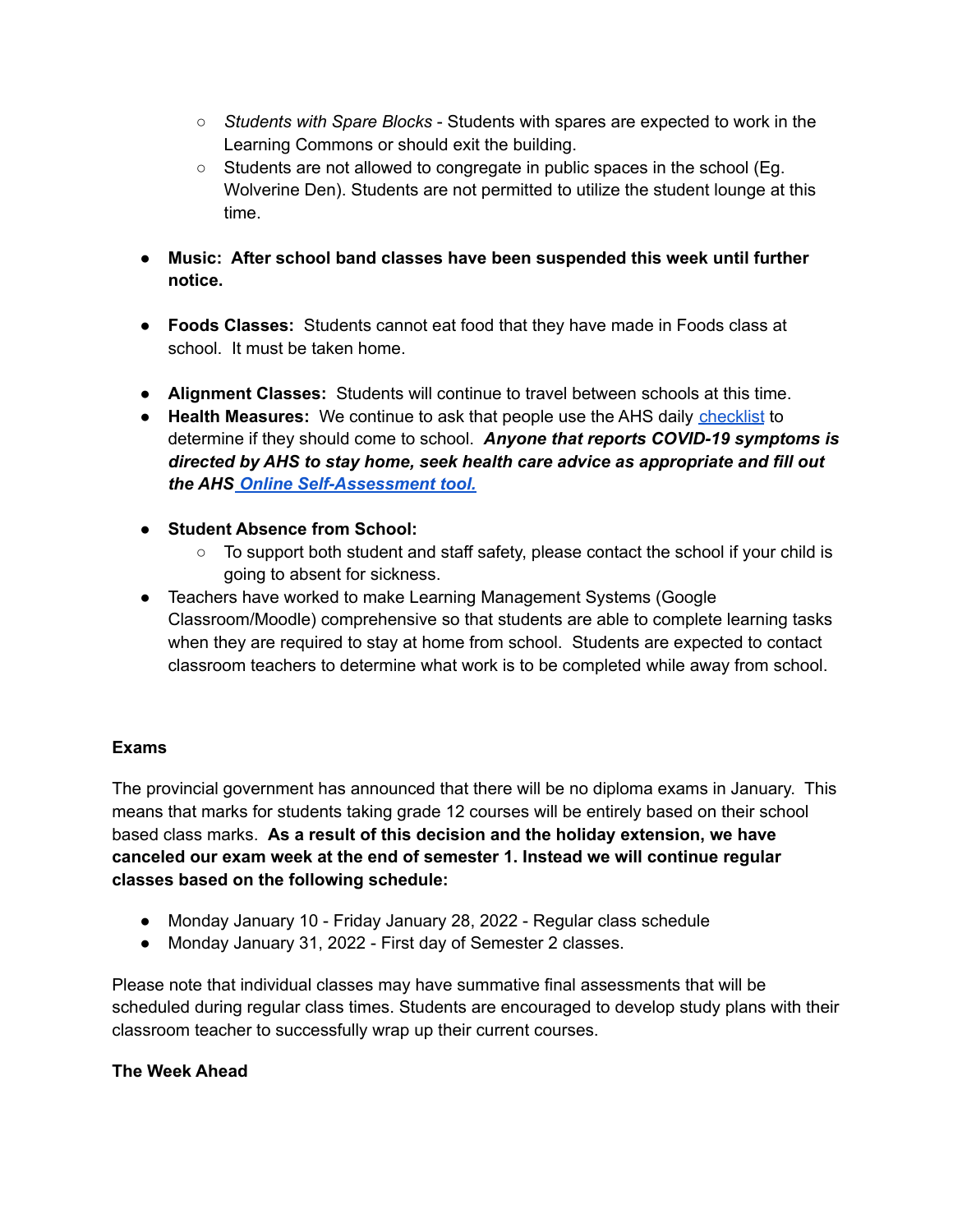- **Monday January 10, 2022**
	- $\circ$  Grab and Go Breakfast Carts in the hall delivered by staff. 8:00am 8:15 am. Start up your day with a healthy breakfast. Also Grab a snack for class.
- **Tuesday, January 11, 2022**
	- GSA Virtual Meeting @ Lunch Mr. McQueen (all welcome) Link to be posted.
- **Wednesday, January 12, 2022**
	- $\circ$  Carts in the hall delivered by staff. 8:00am  $-$  8:15 am. Start up your day with a healthy breakfast. Also Grab a snack for class.
	- Wolvergreens Virtual Meeting @ Lunch Mme. Suffield (all welcome) Link to be posted.
	- Student Council Virtual Meeting @ Lunch Mr. Skinner (all welcome) Link to be posted.
	- Virtual post secondary information session Indigenous students. 7 9 pm [Link](https://cchs.crps.ca/home/news/post/cchs-grad-update-page) to be [posted](https://cchs.crps.ca/home/news/post/cchs-grad-update-page) here
- **Thursday, January 13, 2022**
- **Friday January 14, 2022 ( ½ day Friday 11:41 dismissal)**
	- $\circ$  Grab and Go Breakfast Carts in the hall delivered by staff. 8:00am 8:15 am. Start up your day with a healthy breakfast. Also Grab a snack for class.

### **Some Key Dates you do not want to miss.**

- **Semester 1 regular class schedule: Monday January 7 - Friday January 28, 2022**
- **Monday January 31, 2022** First Day of Semester 2
- **Friday February 4, 2022**
- Report Cards Semester 1 available on Parent Portal
- Last day for class changes for Semester 2
- Last day to withdraw from courses for Semester 2 Grade 12 only

# **CCHS Fall Academic Awards.**

We are happy to announce that the virtual version of our Fall Academic Awards for 2020-2021 are now online. Please follow this [link](https://cchs.crps.ca/home/news/post/cchs-academic-awards-2021) to see the recognition of the award recipients. Once again we would like to thank the community of Canmore for supporting our students in their pursuit of academic excellence.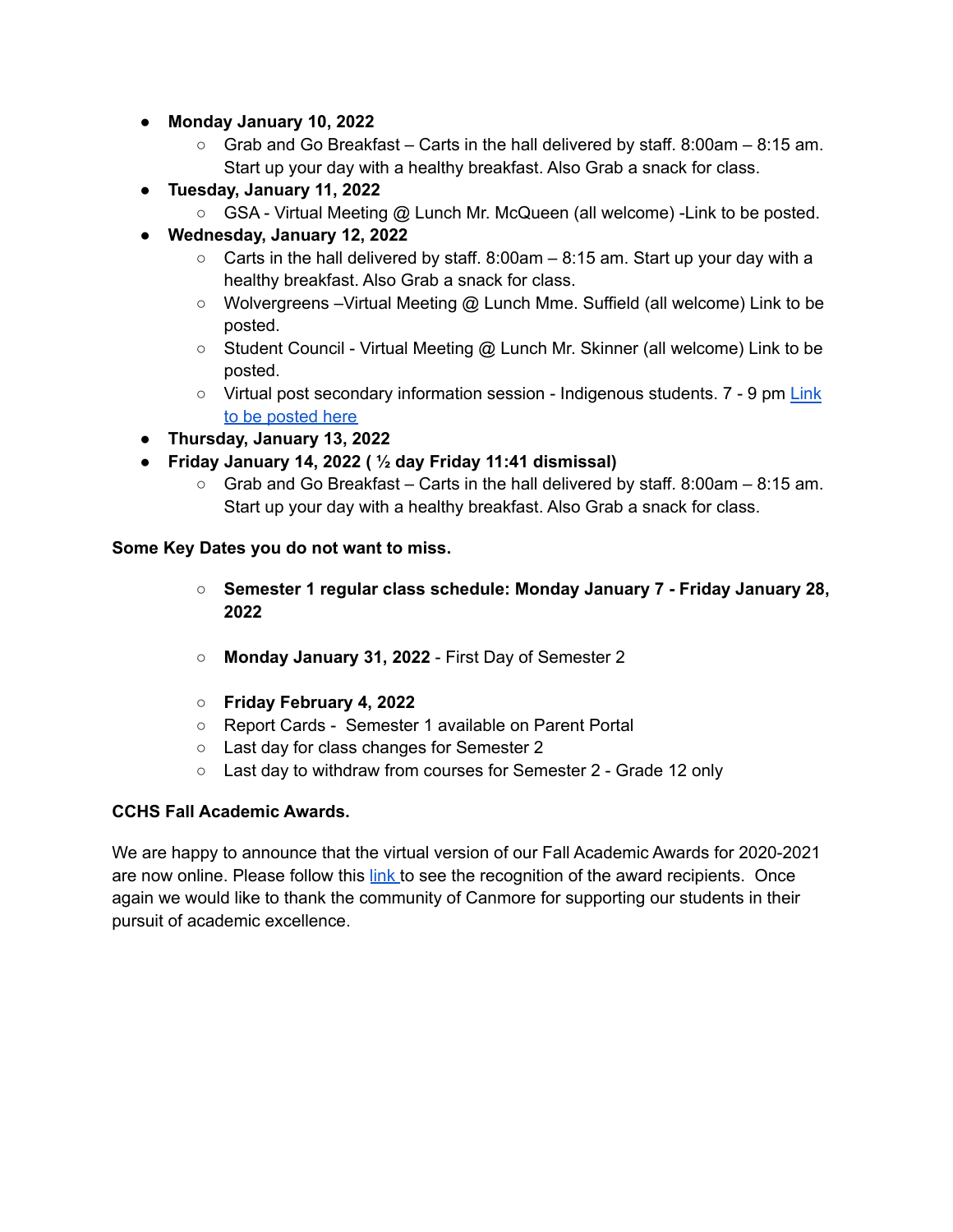

Visit the Grad [section](https://cchs.crps.ca/home/news/post/cchs-grad-update-page) of the school website to keep up to date on important timely information.

# **Ongoing**

The Canmore Bottle Depot are kindly supporting the Grad Class of 2022 by setting up an account. You can drop off your bottles (any fundable recyclables) at the Canmore Bottle Depot for the CCHS Grad 2022 account.

The grad class thanks all those who are willing to support this fundraising effort.

### **COVID INFORMATION**

Note, our AP 413 COVID-19 HARM REDUCTION is now in place. The purpose of this administrative procedure is to mitigate the risk of spread of COVID-19 infection in all Division facilities in order to protect staff, students, and their families from a highly contagious illness during the global pandemic.

This Administrative Procedure applies to all employees and School Board Trustees of CRSD. It also applies to all persons carrying out duties, or activities on Division property and volunteers of the Division. Any new employees, contractors, guests and volunteers to the Division on or after November 24 th , 2021 will require proof of full vaccination or proof of rapid testing for COVID-19 as a condition of employment or volunteering except as specifically exempted as outlined in the AP.

We continue to follow the both directives outlined by Alberta Health [Services](https://www.alberta.ca/isolation.aspx) and the Canadian Rockies [Reentry](https://www.crps.ca/download/361834) plan for 2021/22. Please be certain to do the regular student screening[.](https://open.alberta.ca/dataset/56c020ed-1782-4c6c-bfdd-5af36754471f/resource/58957831-a4ab-45ff-9a8e-3c6af7c1622e/download/covid-19-information-alberta-health-daily-checklist-2021-08.pdf) Updated COVID [checklist.](https://open.alberta.ca/dataset/56c020ed-1782-4c6c-bfdd-5af36754471f/resource/58957831-a4ab-45ff-9a8e-3c6af7c1622e/download/covid-19-information-alberta-health-daily-checklist-2021-08.pdf) A reminder to families as per our CRPS reentry plan - "If a student presents with COVID-19 symptoms during the school day, as per the Alberta Health Daily Checklist and as determined by school staff, parents must be contacted immediately to pick up their child."

### **School Fees**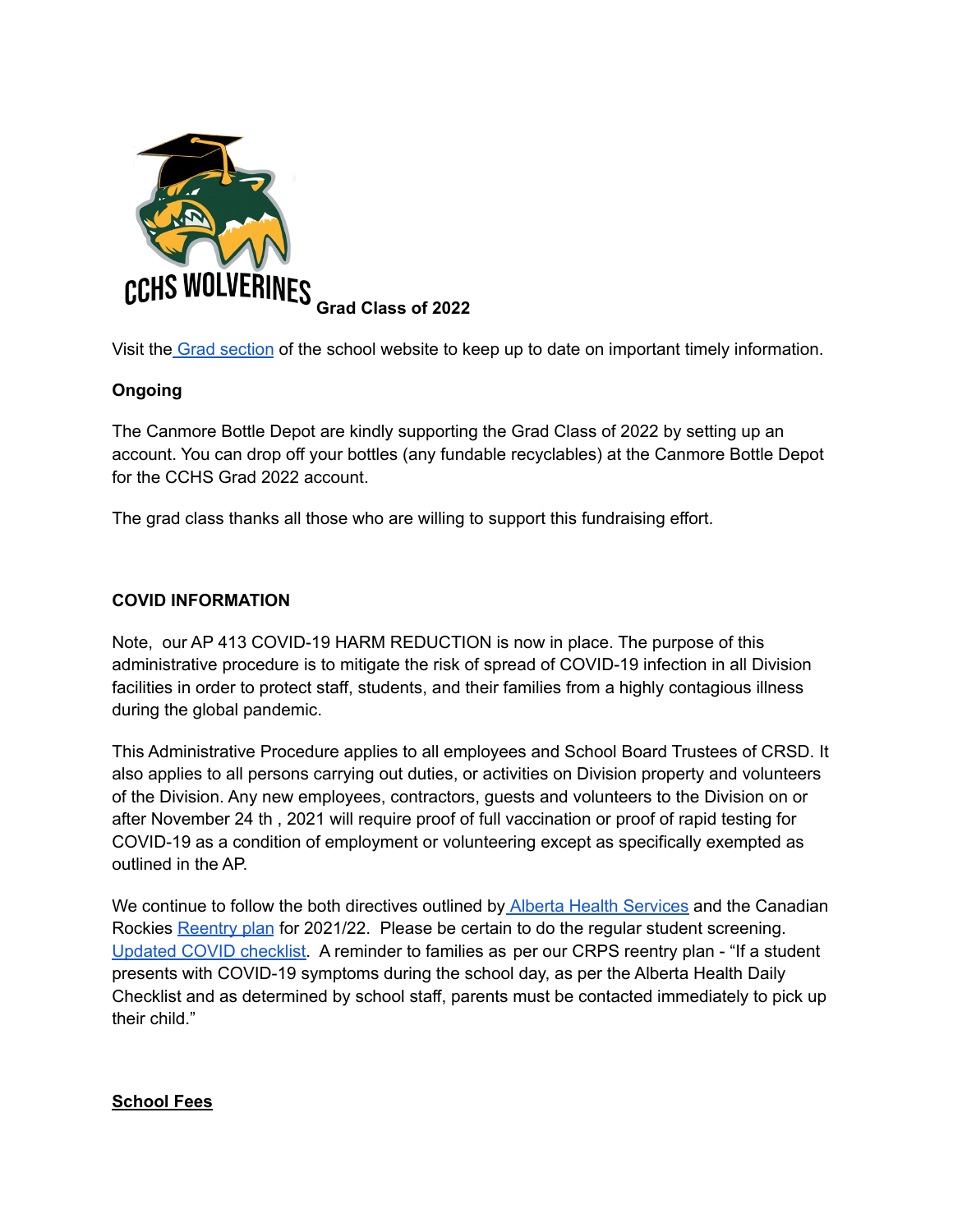Canmore Collegiate High School fees are now available on PowerSchool Parent Portal. Debit or credit card payments can be made online through your Parent Portal

**[https://powerschool.crps.ca/public/.](https://powerschool.crps.ca/public/)** As per Canadian Rockies School Division's Administrative Procedure 503, payment for school fees is due 30 days after invoicing. Please contact Sarah Mckay (sarah.mckay@crps.ca) to make payment arrangements if unable to pay within 30 days or if you have any questions.

### **Other Information**



Check out the Post Secondary Link on our school website to learn about upcoming information!

### Link to the [website](https://cchs.crps.ca/programs/post-secondary) is here

### **Student Attendance**

A reminder that if your student will be late for class or leaving class early, please Call the attendance line at 403-678- 6192 ext 1 .

### **Leaving class early:**

If your student must leave school early for the day or for part of the day, for an appointment, please notify the school. Students must sign in and out of the office if they are leaving school or returning after an appointment ( note this in not required during lunch hour).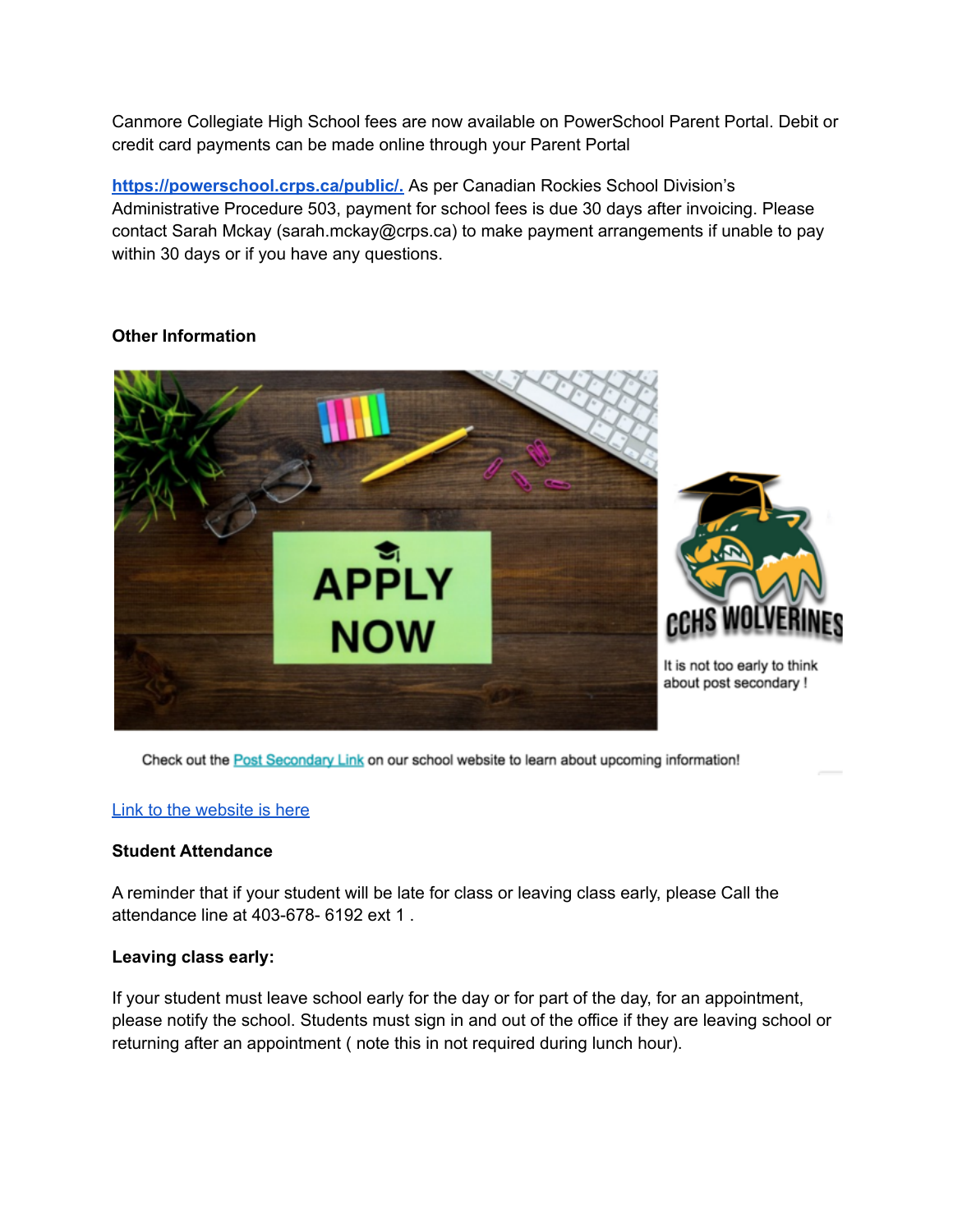### **Extra Curricular News**

As a school we are working hard to balance the requirement to keep our students safe with social distancing, good hand hygiene and masking, with extra curricular initiatives. We do ask that students who are not directly working with teachers or involved in an extracurricular activity leave school at 3:30 so that we can properly clean our spaces.

### **CRPS Homestay Program - Hosts needed 2021/2022**

Our homestay families are an integral part of the International Student Program. CRPS is now accepting host applications for the Homestay Program for the 2021/2022 school year. Remuneration of \$1,025 is paid monthly per student. CRPS has COVID-19 protocols that international students must follow prior to arriving and upon arrival, including a mandatory 14-day quarantine period. For more information please click [here](https://crps.ca/Homestay%20Program.php).



Please ensure you can logon to Parent Portal. Look for the PowerSchool button on our school webpage or click [here.](https://powerschool.crps.ca/public/) This is where you will access daily updates on your student's marks and attendance, school fees and more. Final term report cards are also shared with you through Parent Portal and are not mailed out from the school.

\*\* Alberta Education has now made student access to their official transcript of marks available to all grade 10- 12 student available through a myPass account [\(myPass.alberta.ca](https://public.education.alberta.ca/PASI/myPass)). Grade 10 marks will first appear after the first semester.

Check out our Daily School Announcements [here](https://docs.google.com/presentation/d/1eKIacynJnXoiOT2vNIyyWorRDtkcVp_c5pX052OGIN8/edit?usp=sharing).

2021 -2022 School [Calendar](https://www.crps.ca/download/344933)

### **Upcoming**

**Missing important happenings at CCHS?** But are awash in emails? Find information through one of the medium listed below. Get connected become involved.